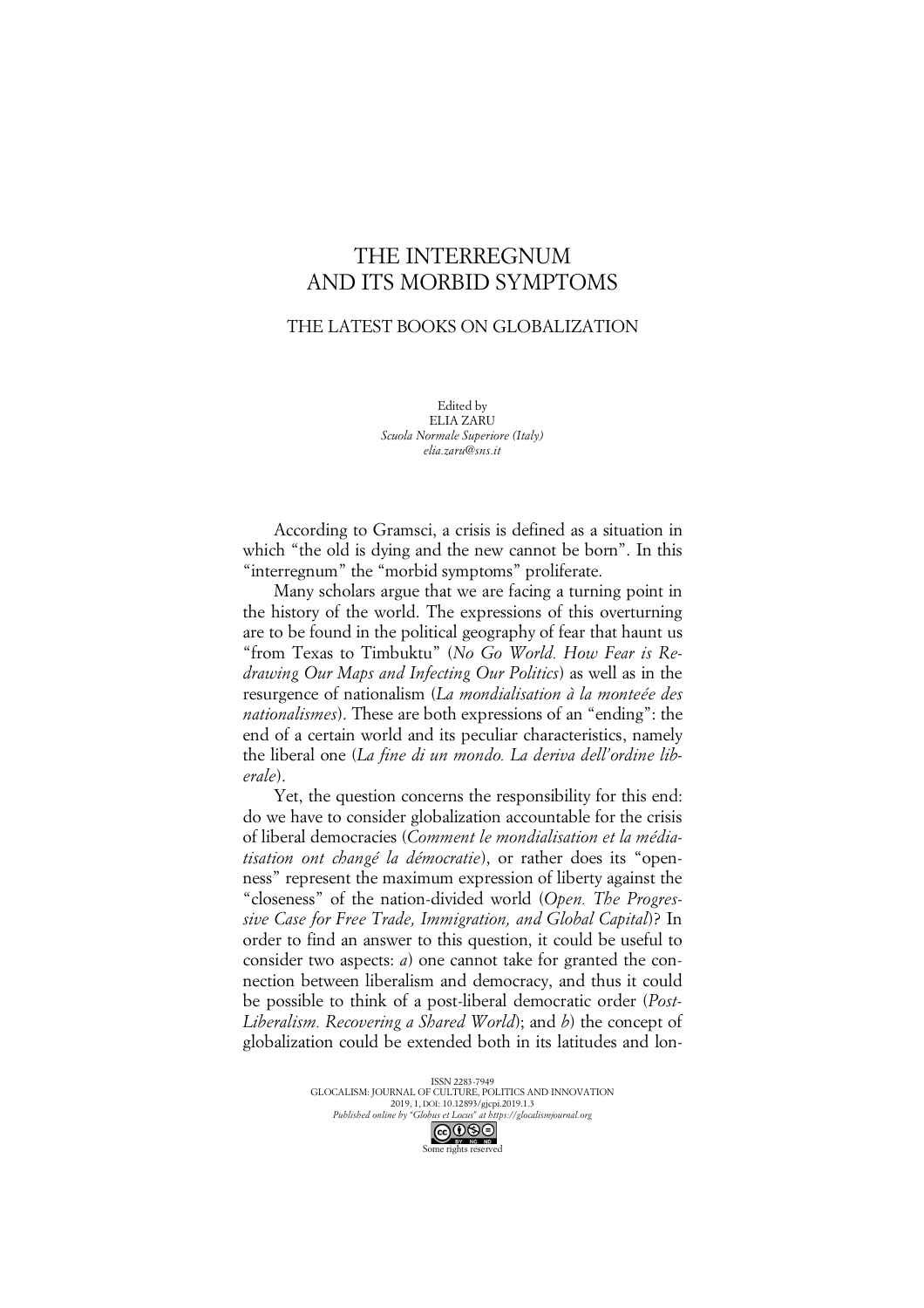gitudes, as well as in its temporal boundaries (*A Big History of Globalization. The Emergence of a Global World System*). Therefore, both the concepts of democracy and globalization could be the starting point for a rethinking of our contemporaneity that could lead us beyond the "interregnum" and its "morbid symptoms".

## SELECTED LIST

M.R. Anderson, S.S. Holmsten (2019), *Political and Economic Foundations in Global Studies* (London: Routledge).

R. Andersson (2019), *No Go World. How Fear is Redrawing Our Maps and Infecting Our Politics* (Berkeley: University of California Press).

G. Auernheimer (2019), *Globalisierung* (Köln: Papyrossa Verlag).

T.A. Barrett, S. Dovchin (eds.) (2019), *Critical Inquiries in the Sociolinguistic of Globalization* (Bristol: Multilingual Matters).

H. Boushey, J.B. DeLong, M. Steinbaum (eds.) (2019), *After Piketty. The Agenda for Economics and Inequality* (Cambridge: Harvard University Press).

K. Clausing (2019), *Open. The Progressive Case for Free Trade, Immigration, and Global Capital* (Cambridge: Harvard University Press).

A. Colombo, P. Magri (eds.) (2019), *La fine di un mondo. La deriva dell'ordine liberale* (Milan: Ispi).

F. Dallmayr (2019), *Post-Liberalism. Recovering a Shared World* (Oxford: Oxford University Press).

N. Fraser (2019), *The Old is Dying and the New Cannot Be Born. From Progressive Neoliberalism to Trump and Beyond* (London: Verso).

Instituto Español de Estudios Estratégicos (2019), *Gobernanza futura: hiperglobalización, mundo multipolar y estados menguantes* (Madrid: Ministerio de Defensa).

T. Iversen, D. Soskice (2019), *Democracy and Prosperity. Reinventing Capitalism through a Turbulent Century* (Princeton: Princeton University Press).

> ISSN 2283-7949 GLOCALISM: JOURNAL OF CULTURE, POLITICS AND INNOVATION 2019, 1, DOI: 10.12893/gjcpi.2019.1.3 *Published online by "Globus et Locus" at https://glocalismjournal.org*

Some rights reserved